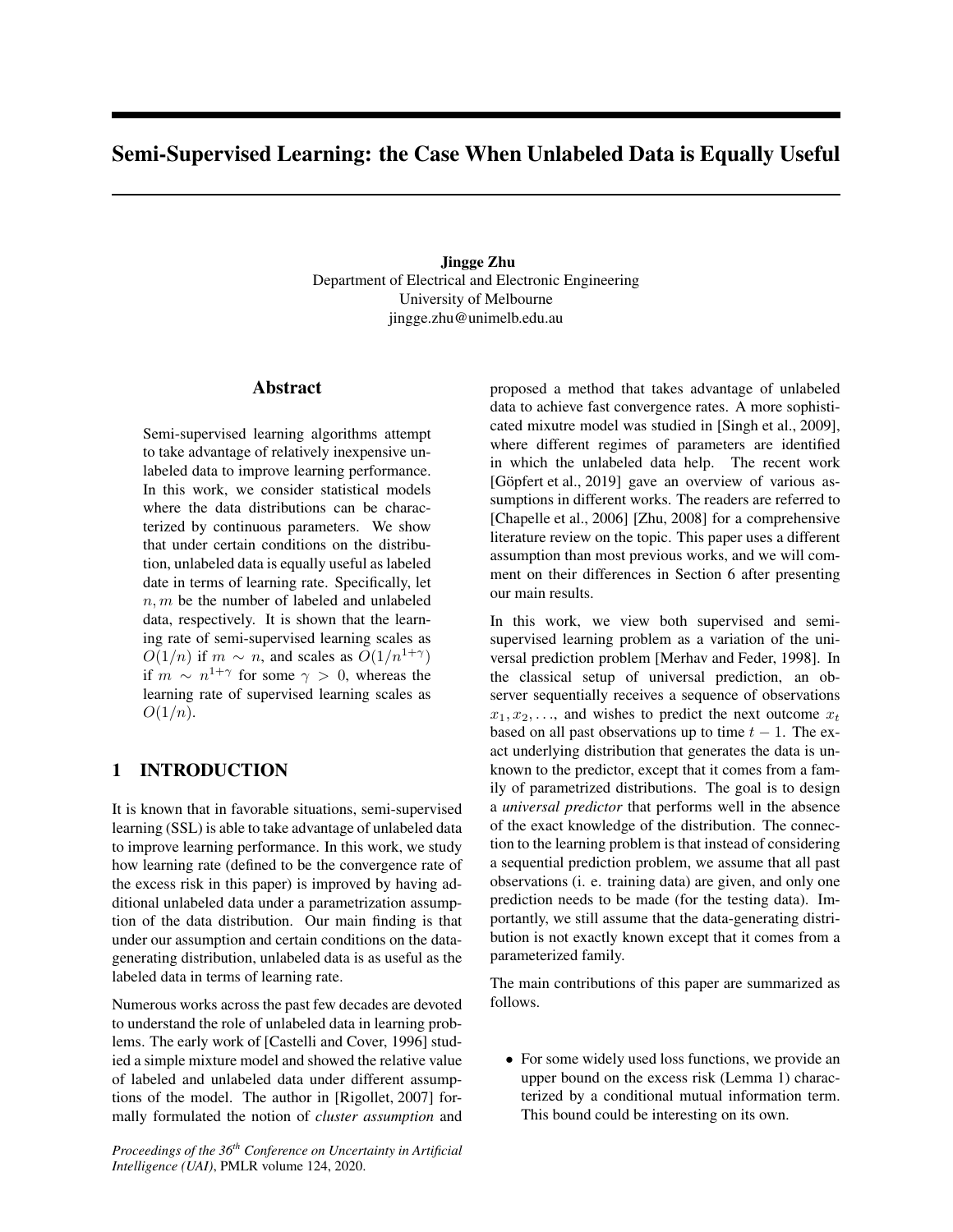- Using the above upper bound, we obtain the learning rate of supervised and semi-supervised learning problems (Theorem 1). Let  $n, m$  be the number of labeled and unlabeled data, respectively. We show that under certain conditions (to be specified in Section 4), the rate of semi-supervised learning scales as  $O(1/n)$  if  $m \sim n$ , and scales as  $O(1/n^{1+\gamma})$  if  $m \sim n^{1+\gamma}$  for  $\gamma > 0$ , whereas the learning rate of supervised learning scales as  $O(1/n)$ . We also identify the corresponding constant in the leading term in each case. This shows that under appropriate conditions, the unlabeled data is equally useful as the labeled data insofar as the convergence rate is concerned.
- A lower bound on the learning rate of supervised learning algorithms with a certain type of loss function is given (Lemma 5), showing that our characterization of the learning rate is tight.

### 2 PROBLEM STATEMENT

Let  $(X, Y)$  be a pair of random variables with the density function  $p_{\theta}(x, y)$  where  $\theta \in \Lambda$ , and the set  $\Lambda$  is a measurable set in  $\mathbb{R}^d$ . We assume  $X \in \mathcal{X}$  and  $Y \in \mathcal{Y}$  where  $X$  is an arbitrary feature space, and  $Y$  is a discrete set consisting of labels. With a slight abuse of notations, we use  $p_{\theta}(x) := \sum_{y} p_{\theta}(x, y)$  and  $p_{\theta}(y) := \int_{x} p_{\theta}(x, y) dx$ to denote the marginal distributions of  $X$  and  $Y$ , respectively. The distribution  $p_{\theta}(x, y)$  can also be seen as the conditional distribution of  $(X, Y)$  given the parameter value *θ*. Hence throughout the paper, we will use the notations  $p_{\theta}(\cdot)$  and  $p(\cdot|\theta)$  interchangeably. We point out that our results can be extended straightforwardly to the case when Y is a continuous random variable.

Let  $w : \mathcal{X} \to \mathcal{D}$  be a hypothesis (classifier/predictor) that maps each element in  $X$  to an element in the space  $D$ . It is most natural to take  $D$  to be  $Y$ , where the mapping  $w$  returns a label for each  $x$ . However, we also allow  $D$  to be different from  $Y$ . For example, we could take  $D$  to be the probability simplex of dimension  $|Y|$ , where each element in  $D$  is a nonnegative vector summing up to unity. In this case, the mapping w returns a *probability assignment* on y for each x.

Given the hypothesis w and a pair  $(x, y)$ , the *risk* is defined as  $\ell(w(x), y)$  for some loss function  $\ell : \mathcal{D} \times \mathcal{Y} \to$ R. To lighten notations, we often use  $Z$  to represent a pair  $(X, Y)$ , and write  $\ell(w(X), Y)$  simply as  $\ell(w, Z)$ .

For a given hypothesis  $w$ , the expected risk is defined as

$$
L_{\theta}(w) := \mathbb{E}_{\theta}\left\{\ell(w, Z)\right\},\tag{1}
$$

where the subscript denotes that the expectation is taken with respect to  $Z \sim p_{\theta}(Z)$ . We define  $w^*$  to be the *Bayes* 

*hypothesis* that minimizes of the expected risk

$$
w^* := \mathrm{argmin}_w \mathbb{E}_{\theta} \left\{ \ell(w, Z) \right\}.
$$

The *excess risk* of a given hypothesis w is defined to be

$$
R_{\theta}(w) := L_{\theta}(w) - L_{\theta}(w^*).
$$

Notice that in general  $w^*$  depends on the distribution  $p_\theta$ , whereas w only has access to a finite number of samples.

We consider two different learning scenarios.

• 1) Supervised learning. Let  $w_{Z^n}$  denote the hypothesis generated by labeled data  $Z^n$  =  $(Z_1, \ldots, Z_n)$ . Assume  $Z_i$  are i.i.d data distributed according to  $p_{\theta_0}(z)$  where  $\theta_0$  is the true parameter. The optimal expected excess risk of supervised learning is

$$
R_{SL}(\theta_0) := \min_w \mathbb{E} \left\{ R_{\theta_0}(w_{Z^n}) \right\},\,
$$

where the expectation is taken with respect to the labelled data  $Z^n$ .

2) Semi-supervised learning (SSL). Let  $w_{Z^n, \tilde{X}^m}$ denote the hypothesis generated with the labeled data  $Z^n = (Z_1, \ldots, Z_n)$  and additional unlabeled data  $\tilde{X}^m = (\tilde{X}_1, \ldots, \tilde{X}_m)$ . Also assume that  $\tilde{X}_i$ are i.i.d data distributed according to  $p_{\theta_0}(x)$  with  $\theta_0$  being the true parameter. The optimal expected excess risk of supervised learning is

$$
R_{SSL}(\theta_0) := \min_{w} \mathbb{E} \left\{ R_{\theta_0}(w_{Z^n, \tilde{X}^m}) \right\},
$$

where the expectation is taken with respect to the labeled data  $Z^n$  and unlabeled data  $\tilde{X}^m$ .

Throughout the paper, we assume that the density function  $p_{\theta_0}(x, y)$  does *not* depend on the number of samples  $n$  an  $m$ .

In this work, we state all our results for some given  $\theta_0$ . We point out that it is also possible to work with a minimax setup by defining the minimax excess risk as  $R_{SL} := \min_{w} \max_{\theta} \mathbb{E} \{ R_{\theta}(w_{Z^n}) \}$  and so on. Similar results can be derived within the minimax problem formulations.

### 3 UPPER BOUNDS ON RISKS

In the following, we give upper bounds on  $R_{SL}$  and  $R_{SSL}$  in terms of (conditional) mutual information involving  $Z^n$ ,  $\tilde{X}^m$  and an auxiliary random variable  $\Theta$  defined over  $\Lambda$ . Recall that the (conditional) mutual information  $I(X; Y|Z)$  is defined as

$$
I(X;Y|Z) := \int p_{XYZ}(x,y,z) \log \frac{p_{Y|XZ}(y|x,z)}{p_{Y|Z}(y|z)} dx dy dz.
$$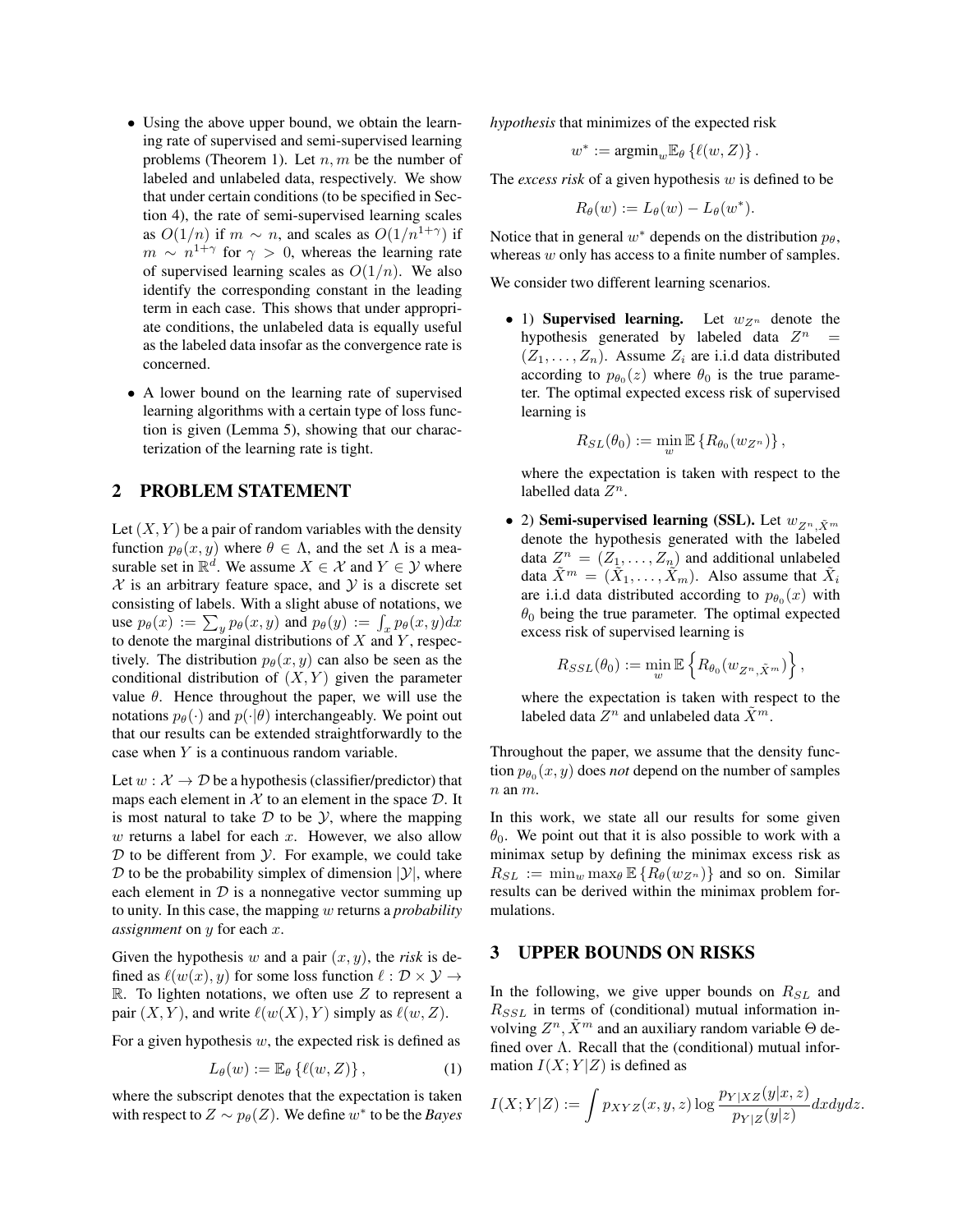We will use the notation  $I(X = x; Y|Z)$  to denote mutual information conditioned on  $X = x$ 

$$
I(X = x; Y|Z) :=
$$
  

$$
\int p_{YZ|X}(y, z|x) \log \frac{p_{Y|XZ}(y|x, z)}{p_{Y|Z}(y|z)} dydz,
$$
 (2)

which can also be written as

$$
I(X = x; Y|Z) = D(p_{Y|X=x,Z}||p_{Y|Z}|p_{Z|X=x}), \quad (3)
$$

where  $D(p_{X|Y} || q_{X|Y} || r_Y)$  denotes the conditional Kullback-Leibler (KL) divergence

$$
D(p_{X|Y}||q_{X|Y}|r_Y) := \int r_Y(y)D(p_{X|Y=y}||q_{X|Y=y})dy.
$$

The upper bounds to be derived are inspired by the classical universal prediction problem, where a non-negative quantity called *minimax redundancy* plays an important role. It is the smallest possible worst-case difference between the risk incurred by a universal predictor and that incurred by a predictor that *knowns* the true distribution of the data. It is well known that the minimax redundancy is equivalent to the maximin redundancy under some assumptions on the loss function [Gallager, 1974], which can be characterized as the capacity of a "channel" (hence in the form of mutual information), where the input is the parameter that characterizes the distribution, and the output is the generated data. The next two lemmas could also be interesting on their own due to their connection to the information-theoretic quantity.

We first give an upper bound when the loss function belongs to the class of exponentially concave functions, defined as follows.

#### Definition 1 (Exponentially concave function) *A*

*function*  $f : \mathcal{D} \to \mathbb{R}$  *is called a*  $\beta$ *-exponentially concave function in*  $x \in \mathcal{D}$  *for some*  $\beta > 0$  *if*  $\exp(-\beta f(x))$  *is concave.*

The class of exponentially concave (exp-concave) functions are widely used as loss functions in machine learning problems. For example, it is easy to verify that the square loss  $(b-x)^2$  is  $1/(8a^2)$ -exp-concave if the absolute value of  $b, x$  are no larger than  $a$ . It is also shown in [Alirezaei and Mathar, 2018] that both discrete entropy and Renyi entropy, when appropriately scaled, are expconcave functions. Another important 1-exp-concave function is the so-called *self-information* loss function [Merhav and Feder, 1998], is defined as  $\ell(w(x), y)$  =  $-\log w(y)$  where w is a probability assignment (depending on  $x$ ) of  $y$ . In other words,  $w$  can be thought as a length- $|\mathcal{Y}|$  nonnegative vector summing up to 1, and  $w(y)$  returns the value of the entry corresponding to y. Furthermore, the cross entropy loss function can also be shown to be exponentially concave.

Lemma 1 (Upper bound on risk for exp-concave loss) *Assume that*  $\ell(w, z)$  *is a*  $\beta$ *-exponentially concave function of* w *for all* z. Then *for any true parameter*  $\theta_0 \in \Lambda$ , *it holds that*

$$
R_{SL}(\theta_0) \leq \frac{1}{\beta} I(\Theta = \theta_0; Y'|X^n, Y^n, X'),
$$

where the distribution of  $(\Theta, X', Y', X^n, Y^n)$  is given by  $q(\theta)p_{\theta}(x', y')$   $\prod_{i=1}^{n} p_{\theta}(x_i, y_i)$  *for any choice of*  $q(\theta)$ *. It also holds that*

$$
R_{SSL}(\theta_0) \leq \frac{1}{\beta} I(\Theta = \theta_0; Y'|X^n, Y^n, \tilde{X}^m, X'),
$$

where the distribution of  $(\Theta, X', Y', X^n, Y^n, \tilde{X}^m)$  is  $g$ iven by  $q(\theta)p_{\theta}(x',y')\prod_{i=1}^n p_{\theta}(x_i,y_i)\prod_{j=1}^m p_{\theta}(\tilde{x}_j)$  for *any choice of*  $q(\theta)$ *.* 

Remark 1 *Instead of using the classical empirical risk minimization (ERM) approach to generate the hypothesis, we use a Bayes method for the prediction (cf. Equation (4) in the proof). In the context of universal prediction, this method is shown to produce an optimal universal predictor under appropriate conditions, in the sense that the average excess risk vanishes as the number of samples increases ([Merhav and Feder, 1998], [Clarke and Barron, 1990]).*

**Proof:** Let  $Z^n$  denote *n* pairs of i.i.d. data representing the training data and  $Z' = (X', Y')$  another i.i.d. pair representing the test data. Recall that

$$
R_{SL}(\theta_0) = \min_{w} \mathbb{E}_{\theta_0} \left\{ \ell(w, Z') - \ell(w^*, Z') \right\}.
$$

To obtain an upper bound to the above quantity, for each  $x'$ , we choose the hypothesis  $w_{Z^n}$  to be

$$
\hat{w}_{Z^n}(x') := \operatorname{argmin}_{w} \mathbb{E}_Q \left\{ \ell(w(x'), Y') | X^n, Y^n, X' = x' \right\},\tag{4}
$$

where the distribution Q over  $\mathcal{X}^{n+1} \times \mathcal{Y}^{n+1}$  is chosen to be

$$
Q(x^{n+1}, y^{n+1}) := \int \prod_{i=1}^{n+1} p_{\theta}(x_i, y_i) q(\theta) d\theta
$$
 (5)

for some  $q(\theta)$  that we can choose to suit our needs. More precisely, the term  $\mathbb{E}_Q \left\{ \ell(w(x'), Y') | X^n, Y^n, X' = x' \right\}$ is given by

$$
\mathbb{E}_{Q} \left\{ \ell(w(x'), Y') | X^{n}, Y^{n}, X' = x' \right\}
$$
  
= 
$$
\sum_{y'} Q(y' | X^{n}, Y^{n}, x') \ell(w(x'), y'),
$$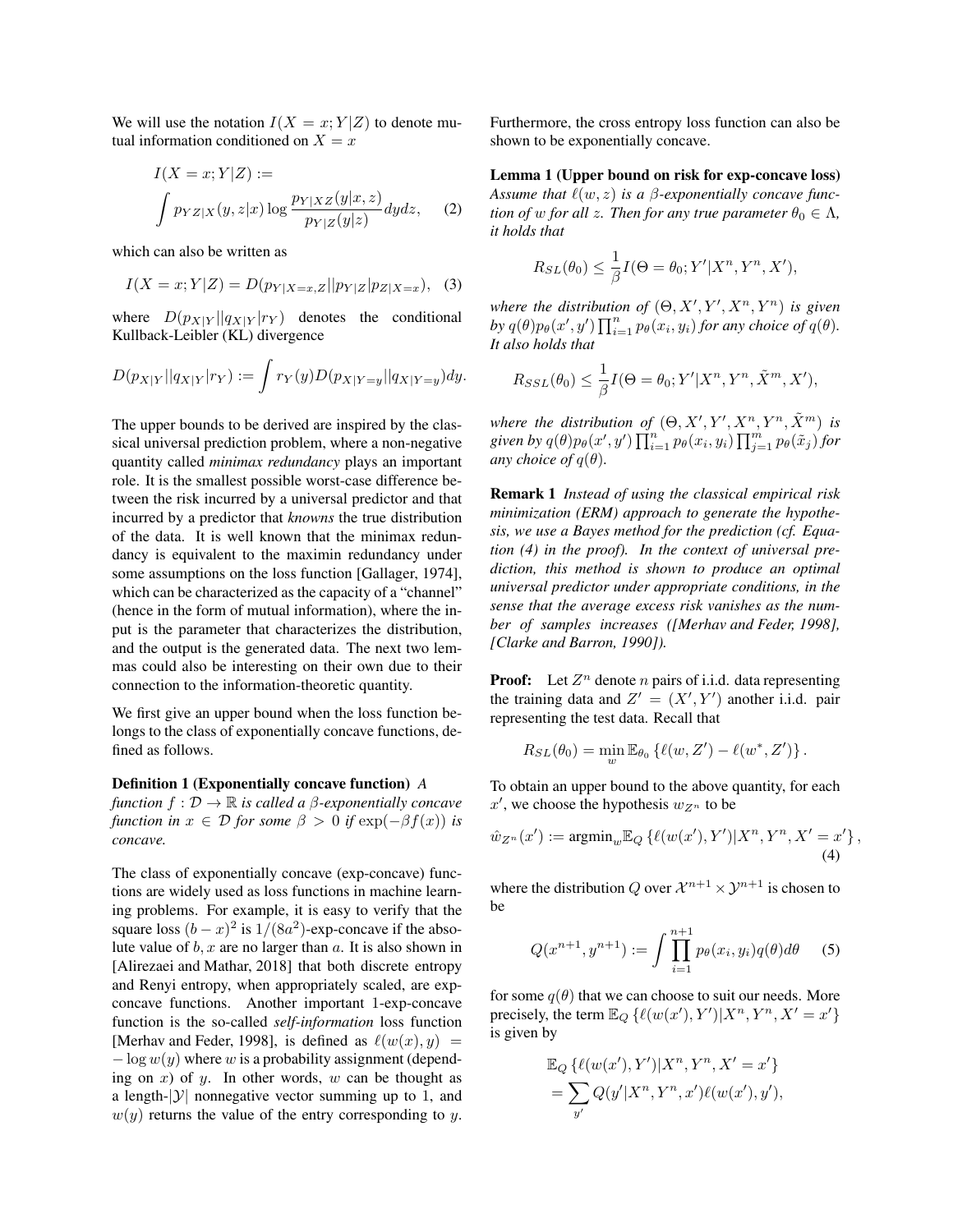where the conditional distribution  $Q(y'|x^n, y^n, x')$  is induced from  $Q(x^{n+1}, y^{n+1})$  defined in (5). Notice that  $\hat{w}_{z^n}$  does not depend on  $\theta_0$ . With this choice, we have

$$
R_{SL}(\theta_0) \leq \mathbb{E}_{\theta_0} \left\{ \ell(\hat{w}_{Z^n}, Z') - \ell(w^*, Z') \right\} = Q
$$
  

$$
\frac{1}{\beta_0} \sum_{z^n, x'} p_{\theta}(z^n, x') \sum_{y'} p_{\theta_0}(y'|z^n, x') (\beta \ell(\hat{w}_{Z^n}, z') - \beta \ell(w^*, z')
$$

Now we upper bound the term

$$
\sum_{y'} p_{\theta_0}(y'|z^n, x')(\beta \ell(\hat{w}_{Z^n}, z') - \beta \ell(w^*, z'))
$$
\n
$$
= \sum_{y'} p_{\theta_0}(y'|z^n, x')(\log \frac{e^{-\beta \ell(w^*(x'), y')}Q(y'|z^n, x')}{e^{-\beta \ell(\hat{w}_{Z^n}(x'), y')}p_{\theta_0}(y'|z^n, x')}
$$
\n
$$
+ \log \frac{p_{\theta_0}(y'|z^n, x')}{Q(y'|z^n, x')})
$$
\n
$$
\leq \log \sum_{y'} Q(y'|z^n, x') \frac{e^{-\beta \ell(w^*(x'), y')}}{e^{-\beta \ell(\hat{w}_{Z^n}(x'), y')}}
$$
\n
$$
+ D(p_{\theta_0}(Y'|z^n, x')||Q(Y'|z^n, x'))
$$
\n
$$
\leq D(p_{\theta_0}(Y'|z^n, x')||Q(Y'|z^n, x')).
$$

The last inequality holds because

$$
\sum_{y'} Q(y'|z^n, x') \frac{e^{-\beta \ell(w^*(x'), y')}}{e^{-\beta \ell(\hat{w}_{Z^n}(x'), y')}} \le 1.
$$

Indeed, as  $\hat{w}_{Z^n}$  is chosen to be the minimizer of the expected value of  $\ell(w(x'), y')$  under the distribution of  $Q(y'|z^n, x')$ , Lemma 3 (stated at the end of this section) shows that this expectation is smaller or equal to 1. Consequently,

$$
\mathbb{E}\left\{\ell(\hat{w}_{Z^n}, Z') - \ell(w^*, Z')\right\}
$$
\n
$$
\leq \frac{1}{\beta} \sum_{z^n, x'} p_{\theta_0}(z^n, x') D(p_{\theta_0}(Y'|z^n, x')||Q(Y'|z^n, x'))
$$
\n
$$
= \frac{1}{\beta} D(p_{\theta_0}(Y'|Z^n, X')||Q(Y'|Z^n, X')|p_{\theta_0}(Z^n, X'))
$$
\n
$$
= \frac{1}{\beta} I(Y'; \Theta = \theta_0 | Z^n, X'),
$$

where the last equality holds because the choice of the distribution  $Q$  in (5). To see this, recall the representation in (3). In this expression, replace X with  $\theta$ , Y with Y', and  $Z$  with  $Z^n$ ,  $X'$  for our argument. It can be easily verified that due to the choice of  $Q$  in (5), we have the claimed result.

The derivation of the upper bound on  $R_{SSL}$  is similar to the above derivations, and we only highlight the difference. Similarly, the hypothesis $\hat{w}_{Z^n, \tilde{X}^m}$  in the SSL case is chosen to be

$$
\hat{w}_{Z^n, \tilde{X}^m}(x')
$$
  
 := argmin<sub>w</sub>  $\mathbb{E}_Q \left\{ \ell(w(x'), Y') | X^n, Y^n, \tilde{X}^m, X' = x' \right\}$ 

where the distribution Q over  $\mathcal{X}^{n+1} \times \mathcal{Y}^{n+1} \times \mathcal{X}^m$  is chosen to be

$$
Q(x^{n+1}, y^{n+1}, \tilde{x}^m) := \int \prod_{j=1}^m p_{\theta}(\tilde{x}_j) \prod_{i=1}^{n+1} p_{\theta}(x_i, y_i) q(\theta) d\theta.
$$
  

$$
\tilde{z}')
$$
.

We have

$$
R_{SSL}(\theta_0) \leq \mathbb{E}_{\theta_0} \left\{ \ell(\hat{w}_{Z^n, \tilde{X}^m}, Z') - \ell(w^*, Z') \right\}
$$
  
=  $\frac{1}{\beta_0} \sum_{z^n, \tilde{x}^m, x'} p_{\theta_0}(z^n, \tilde{x}^m, x') \sum_{y'} p_{\theta}(y'|z^n, \tilde{x}^m, x')$   
 $\cdot (\beta \ell(\hat{w}_{Z^n, \tilde{X}^m}, z') - \beta \ell(w^*, z'))$   
 $\leq \frac{1}{\beta} D(p_{\theta_0}(Y'|Z^n, \tilde{X}^m, X') || Q(Y'|Z^n, \tilde{X}^m) | p_{\theta_0}(Z^n, \tilde{X}^m, X')).$ 

The last inequality holds because we can show

$$
\sum_{y'} p_{\theta_0}(y'|z^n, \tilde{x}^m, x')(\beta \ell(\hat{w}_{Z^n, \tilde{X}^m}, z') - \beta \ell(w^*, z'))
$$
  

$$
\leq D(p_{\theta_0}(Y'|z^n, \tilde{x}^m, x')||Q(Y'|z^n, \tilde{x}^m, x'))
$$

in the same way as in the proof of  $R_{SL}$  using Lemma 3. This concludes the proof.

There is one important class of loss function which is not covered in the above lemma, namely the  $0 - 1$  function. This loss function is mostly used in classification problems where the alphabet  $Y$  is a finite set, defined as

$$
\ell(w(x), y) = \begin{cases} 0 & \text{if } w(x) = y \\ 1 & \text{otherwise} \end{cases}
$$
 (6)

The following lemma shows that the same result holds with one additional assumptions on the distribution  $p_{\theta}(y|x)$ .

#### Lemma 2 (Upper bound on risk for  $0 - 1$  loss)

*Assume that*  $\ell(w(x), y)$  *is the*  $0 - 1$  *loss function defined in (6) where* Y *is a finite set. Also assume that*  $p_{\theta}(y|x) > 0$  *for all*  $x, y$  *and*  $\theta \in \Lambda$ *. Then the bounds on*  $R_{SL}$  *and*  $R_{SSL}$  *in Lemma 1 hold with some appropriately chosen*  $\beta > 0$ *.* 

**Proof:** The proof proceeds in the same way as in the proof of Lemma 1. In particular, we choose the hypothesis  $\hat{w}_{z^n}$  as in (4). With this choice, we can upper bound  $R_{SL}$  as

$$
R_{SL}(\theta_0) \leq \mathbb{E}_{\theta_0} \left\{ \ell(\hat{w}_{Z^n}, Z') - \ell(w^*, Z') \right\}
$$
  
= 
$$
\sum_{z^n, x'} p_{\theta_0}(z^n, x') \sum_{y'} p_{\theta_0}(y'|z^n, x') (\ell(\hat{w}, z') - \ell(w^*, z')).
$$

In the following bound, we take logarithm with the base  $\alpha$  for some  $\alpha > 1$  to be determined later. We use  $D_{\alpha}$  and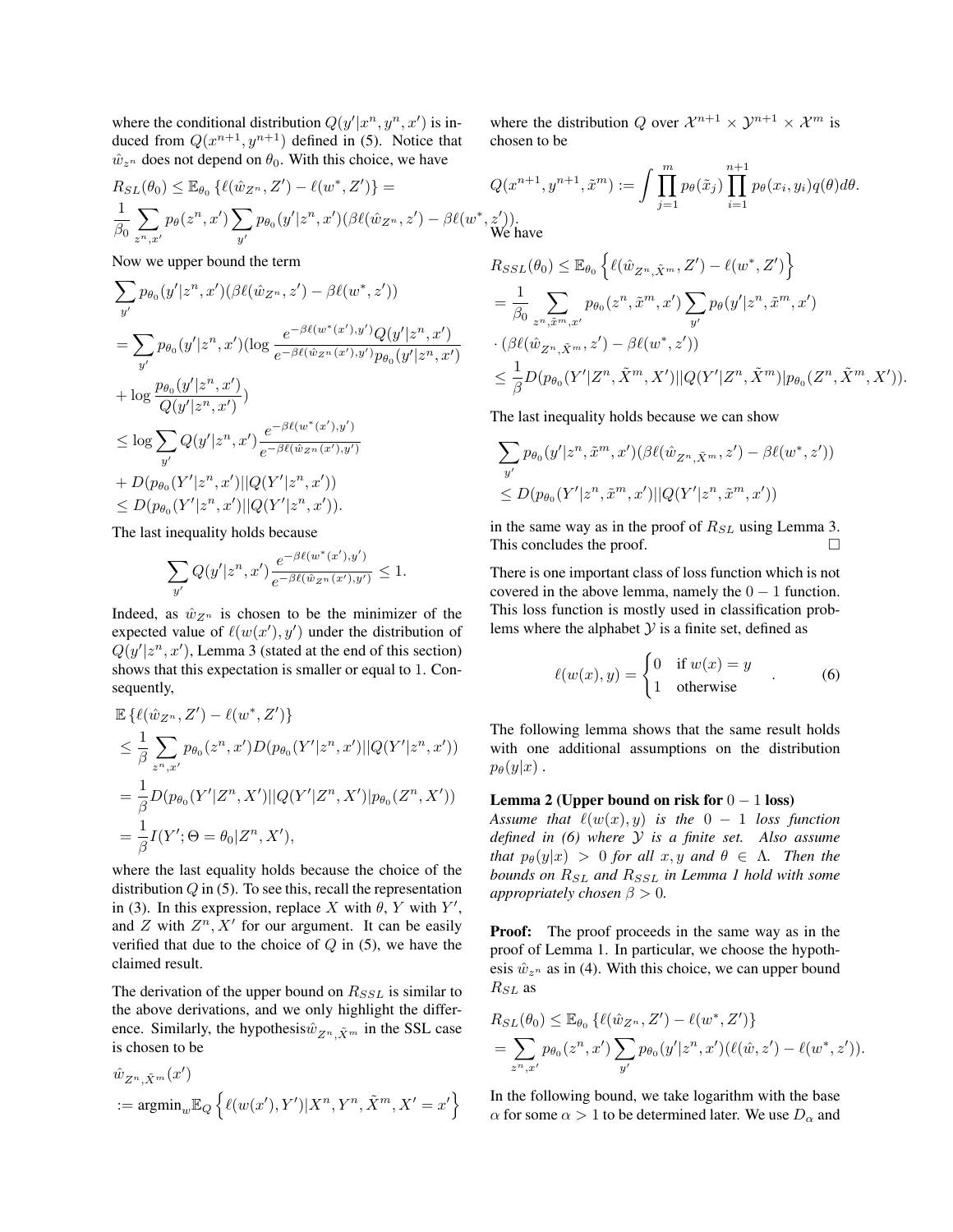$I_{\alpha}$  to denote the KL divergence and mutual information where the logarithm is with base  $\alpha > 1$ . It holds that

$$
\sum_{y'} p_{\theta_0}(y'|z^n, x') (\ell(\hat{w}_{Z^n}, z') - \ell(w^*, z'))
$$
\n
$$
= \sum_{y'} p_{\theta_0}(y'|z^n, x') \Bigg( \log_{\alpha} \frac{\alpha^{-\ell(w^*, z')} Q(y'|z^n, x')}{\alpha^{-\ell(\hat{w}_{Z^n}, z')} p_{\theta_0}(y'|z^n, x')}
$$
\n
$$
+ \log_{\alpha} \frac{p_{\theta_0}(y'|z^n, x')}{Q(y'|z^n, x')}\Bigg)
$$
\n
$$
\leq \log_{\alpha} \sum_{y'} Q(y'|z^n, x') \frac{\alpha^{-\ell(w^*(x'), y')}}{\alpha^{-\ell(\hat{w}_{Z^n}(x'), y')}}
$$
\n
$$
+ D_{\alpha}(p_{\theta_0}(Y'|z^n, x') || Q(Y'|z^n, x'))
$$
\n
$$
\leq D_{\alpha}(p_{\theta_0}(Y'|z^n, x') || Q(Y'|z^n, x'))
$$

if we can show that

$$
\sum_{y'} Q(y'|z^n, x') \frac{\alpha^{-\ell(w^*(x'), y')}}{\alpha^{-\ell(\hat{w}_{Z^n}(x'), y')}} \le 1.
$$

Notice that Lemma 3 does not apply here when  $\ell(w(x), y) = \mathbf{1}_{w(x) \neq y}$ . To show the above inequality, we use  $\hat{y}$  to denote  $\hat{w}_{Z^n}(x')$  and  $y^*$  to denote  $w^*(x')$  because both  $\hat{w}$  and  $w^*$  belongs to  $\hat{y}$ . We can rewrite the LSH of the above inequality as

$$
\sum_{y' \neq \hat{y}, y' \neq y^*} Q(y'|z^n, x') + Q(y^*|z^n, x')\alpha + Q(\hat{y}|z^n, x')\alpha^{-1}
$$

because  $\ell(y^*, y') = \ell(\hat{y}, y') = 1$  if  $y' \neq y^*$  and  $y' \neq \hat{y}$ . Then the desired inequality is satisfied if it holds that

$$
\sum_{y' \neq \hat{y}, y' \neq y^*} Q(y'|z^n, x') + Q(y^*|z^n, x')\alpha + Q(\hat{y}|z^n, x')\alpha^{-1} \le 1,
$$

or equivalently

$$
\frac{Q(\hat{y}|z^n, x')}{Q(y^*|z^n, x')} \le \alpha.
$$
\n(7)

In the following, we will show that there exists some  $\alpha > 1$  independent of n such that (7) holds. To this end, it is sufficient to show that the ratio on the LHS is upper bounded by some constant independent of  $n$ , so that choosing  $\alpha$  to be larger than this constant will satisfy the desired inequality<sup>1</sup>. Furthermore, as it holds  $Q(\hat{y}|z^n, x') \leq 1$ , we only need to show that  $Q(y^*|z^n, x')$ is lower bounded by some positive constant independent of n. This claim is proved in Section A in the Supplementary Materials.

Consequently,

$$
\mathbb{E}\left\{\ell(\hat{w}_{Z^n}, Z') - \ell(w^*, Z')\right\}
$$
\n
$$
\leq \sum_{z^n, x'} p_{\theta_0}(z^n, x') D_{\alpha}(p_{\theta_0}(Y'|z^n, x')||Q(Y'|z^n, x'))
$$
\n
$$
= D_{\alpha}(p_{\theta_0}(Y'|Z^n, X')||Q(Y'|Z^n, X')|p_{\theta_0}(Z^n, X'))
$$
\n
$$
= I_{\alpha}(Y'; \Theta = \theta_0|Z^n, X')
$$
\n
$$
= I(Y'; \Theta = \theta_0|Z^n, X')/ \log \alpha,
$$

where in the last step we use the change of base again. Setting  $\beta = \log \alpha > 0$  gives the claimed result for  $R_{SL}$ . The proof of  $R_{SSL}$  follows an almost identical argument.  $\Box$ 

The following result was used in the proof of Lemma 1.

**Lemma 3** Let  $w^*$  be the minimizer of  $\mathbb{E}_Q\{\ell(w, Z)\}\$ *where the expectation over* Z *is taken with respect to the* distribution Q. Let w' be any other choice of the hypoth*esis.* If  $\ell(w, z)$  *is*  $\beta$ *-exp-concave for all* z *with*  $w > 0$ *then it holds that*

$$
\mathbb{E}_Q\left\{\frac{g(w',Z)}{g(w^*,Z)}\right\} \le 1,
$$

*where*  $g(w, z) := \exp{-\beta \ell(w, z)}$ .

**Proof:** Let  $w_{\lambda} = (1 - \lambda)w^* + \lambda w'$  be a deviation from the minimizer  $w^*$  to another predictor  $w'$  characterized by  $\lambda$ . By the optimality condition of  $w^*$ , we have

$$
\left.\frac{d\mathbb{E}_Q\{-\beta \ell(w_\lambda,X)\}}{d\lambda}\right|_{\lambda=0^+}\leq 0
$$

Notice that

$$
\frac{d\mathbb{E}_{Q}\{-\beta\ell(w_{\lambda},X)\}}{d\lambda}\Big|_{\lambda=0^{+}}
$$
\n
$$
=\lim_{\lambda\to 0}\frac{1}{\lambda}\mathbb{E}\{-\beta\ell(w_{\lambda},X)+\beta\ell(w^*,X)\}
$$
\n
$$
=\lim_{\lambda\to 0}\frac{1}{\lambda}\mathbb{E}\left\{\log\frac{g(w_{\lambda},X)}{g(w^*,X)}\right\}
$$
\n
$$
\geq \lim_{\lambda\to 0}\frac{1}{\lambda}\mathbb{E}\left\{\log\frac{(1-\lambda)g(w^*,X)+\lambda g(w',X)}{g(w^*,X)}\right\}
$$
\n
$$
=\mathbb{E}\left\{\frac{g(w',X)}{g(w^*,X)}\right\}-1
$$

where the inequality holds because g is concave in  $w$ .  $\square$ 

# 4 THE CASE WHEN UNLABELED DATA IS EQUALLY USEFUL

In this section, we evaluate the mutual information terms in Lemma 1 to derive the asymptotic expression for ex-

<sup>&</sup>lt;sup>1</sup>Notice that we already have  $\frac{Q(\hat{y}|z^n,x')}{Q(y^*|z^n,x')} \geq 1$  due to the well-known result that the  $\hat{y}$  that minimizes the expectation in (4) with the 0 − 1 loss is the *maximum a posteriori* (MAP) estimator  $\hat{y} = \text{argmax}_y Q(y|z^n, x').$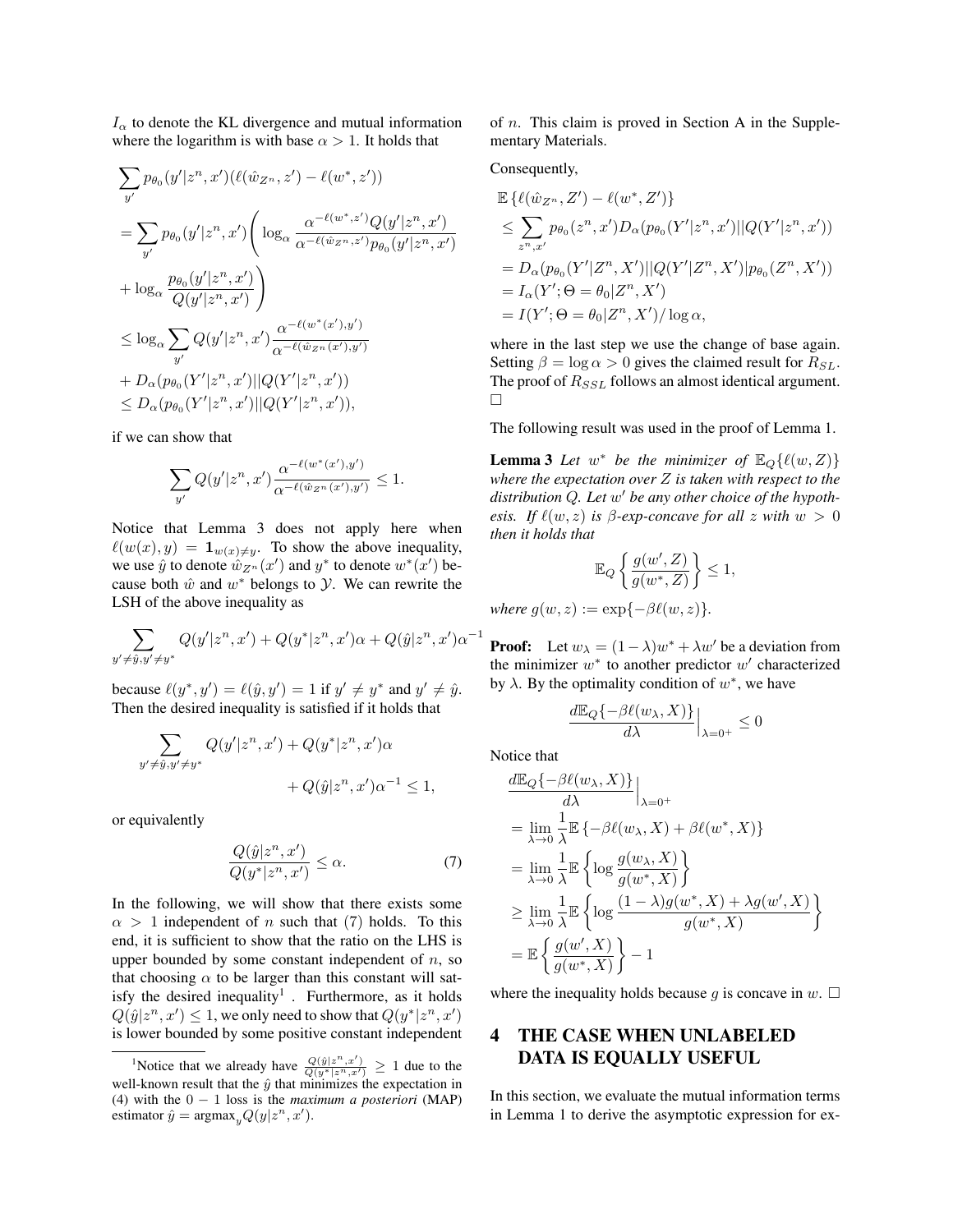cess risks with additional assumptions on the distributions  $p_\theta$ .

Define Fisher information matrices as

$$
I_{XY}(\theta) := \mathbb{E} \left\{ \frac{\partial}{\partial \theta_j} \log p(X, Y | \theta) \frac{\partial}{\partial \theta_k} \log p(X, Y | \theta) \right\}_{j,k}
$$

$$
I_X(\theta) := \mathbb{E} \left\{ \frac{\partial}{\partial \theta_j} \log p(X | \theta) \frac{\partial}{\partial \theta_k} \log p(X | \theta) \right\}_{j,k}
$$

for  $j, k = 1, ..., d$ .

The main condition we need on the distribution is:

*Condition 1:* Let  $\theta_0$  denote the true parameter. The density  $p_{\theta}(x)$  and  $p_{\theta}(x, y)$  are twice continuously differentiable at  $\theta_0$ . The Fisher information matrices  $I_{XY}(\theta_0)$  and  $I_X(\theta_0)$  are positive definite, and it holds that  $I_{XY}(\theta_0) \succ I_X(\theta_0)$  with respect to the positive definite ordering<sup>2</sup>.

We also need the following technical conditions.

*Condition 2:* Assume that for all  $\theta$  in some neighbourhood of  $\theta_0$ , the (normalized) Renyi divergences of order  $1 + \lambda$ 

$$
\log \int p(x|\theta_0)^{1+\lambda} p(x|\theta)^{-\lambda} dx
$$
  

$$
\log \int p(x, y|\theta_0)^{1+\lambda} p(x, y|\theta)^{-\lambda} dx dy
$$

are bounded for some small enough  $\lambda > 0$ .

*Condition 3:* Assume that for all  $\theta$  in some neighbourhood of  $\theta_0$ , the moment generating function

$$
\mathbb{E}\left\{e^{\lambda\frac{\partial^2}{\partial\theta_j\partial\theta_k}\log p(X|\theta)}\right\},\mathbb{E}\left\{e^{\lambda\frac{\partial^2}{\partial\theta_j\partial\theta_k}\log p(X,Y|\theta)}\right\}
$$

exist for all  $j, k = 1, \ldots, d$  with some small  $\lambda > 0$ .

*Condition 4:* Let  $l := \nabla \log p(X, Y | \theta_0)$ ,  $\tilde{l} :=$  $\nabla$  log  $p(X|\theta_0)$ , and l',  $\tilde{l}'$  an independent copy of l and  $l$ , respectively. The moment generating functions

$$
\mathbb{E}\left\{e^{\lambda l^{T}\left(I_{XY}(\theta_{0})+I_{X}(\theta_{0})\right)l}\right\},\mathbb{E}\left\{e^{\lambda l^{T}\left(I_{XY}(\theta_{0})+I_{X}(\theta_{0})\right)l'}\right\}
$$
\n
$$
\mathbb{E}\left\{e^{\lambda\tilde{l}^{T}\left(I_{XY}(\theta_{0})+I_{X}(\theta_{0})\right)\tilde{l}}\right\},\mathbb{E}\left\{e^{\lambda\tilde{l}^{T}\left(I_{XY}(\theta_{0})+I_{X}(\theta_{0})\right)\tilde{l}'}\right\}
$$

exist for some small enough  $\lambda > 0$ .

A few words are in order with regard to the above conditions. Condition 1 is crucial for our results. Notice that the density functions need to be twice continuously differentiable so we are only dealing with continuous parameters. The positive definiteness of Fisher information matrices is also a key assumption. In particular, the matrix  $I_X(\theta_0)$  being positive definite means that the unlabeled data contains non-trivial information about the whole parameter vector  $\theta_0$ . Condition 2, 3, and 4 are technical conditions to ensure that the reminding terms of the approximation to mutual information term in Lemma 1 decays in a fast enough rate. We point out that though complicated-looking, the existence requirement of divergence and moment generating functions are in general easy to satisfy if Condition 1 holds. Furthermore, we expect that with a refined analysis, it may be possible to prove the same result without Condition 2, 3, and 4. Indeed, a proof outline is given in [Clarke, 2012] for a similar result without additional assumptions.

Now we are ready to state the main result of this section.

Theorem 1 (Learning rate) *Let* n, m *be the number of labeled and unlabeled data, respectively. Assume that the loss function*  $\ell(w, z)$  *is*  $\beta$ *-exponentially concave in* w *for all* z*. Assuming that Condition 1, 2, 3, and 4 above hold, we have the following statements.*

*1) (Semi-supervised learning) Let* m = αn *for some*  $\alpha > 0$ *. It holds that* 

$$
R_{SSL}(\theta_0) \le \frac{K_1(\theta_0)}{2n} + o(1/n)
$$

*where*

$$
K_1(\theta_0) := \frac{1}{\beta} \text{Tr}((I_{XY}(\theta_0) + \alpha I_X(\theta_0))^{-1} I_{XY}(\theta_0))) - \text{Tr}((I_{XY}(\theta_0) + \alpha I_X(\theta_0))^{-1} I_X(\theta_0))).
$$

*2) (Supervised learning) Let* m = 0 *. It holds that*

$$
R_{SL}(\theta_0) \le \frac{K_2(\theta_0)}{2n} + o(1/n)
$$

*where*  $K_2(\theta_0) := \frac{1}{\beta} (d - \text{Tr}(I_{XY}^{-1}(\theta_0)I_X(\theta_0))).$ 

*3) (Semi-supervised learning with many unlabeled* data) Let  $m = n^{1+\gamma}$  for some  $\gamma > 0$ . It holds that

$$
R_{SLL}(\theta_0) \le \frac{K_3(\theta_0)}{2n^{1+\gamma}} + o(1/n^{1+\gamma})
$$
  
where  $K_3(\theta_0) := \frac{1}{\beta} \text{Tr}(I_X^{-1}(\theta_0)I_{XY}(\theta_0)) - d).$ 

*If the loss function*  $\ell(w, z)$  *is the*  $0 - 1$  *function and it holds that*  $p_{\theta}(y|x) > 0$  *for all*  $x, y$  *and*  $\theta \in \Lambda$ *, the above bounds hold with some appropriately chosen*  $\beta > 0$ *.* 

Remark 2 *It can be checked straightforwardly that we have*  $0 < K_1(\theta_0) \le K_2(\theta_0) \le K_3(\theta_0)$ *. Item* 1) *and* 2) *show that if the number of unlabeled data* m *grows as* O(n) *with* n *being the number of labeled data, then the*

<sup>&</sup>lt;sup>2</sup>Notice it always holds that  $I_{XY}(\theta_0) \succeq I_X(\theta_0)$  by the chain rule of information matrix.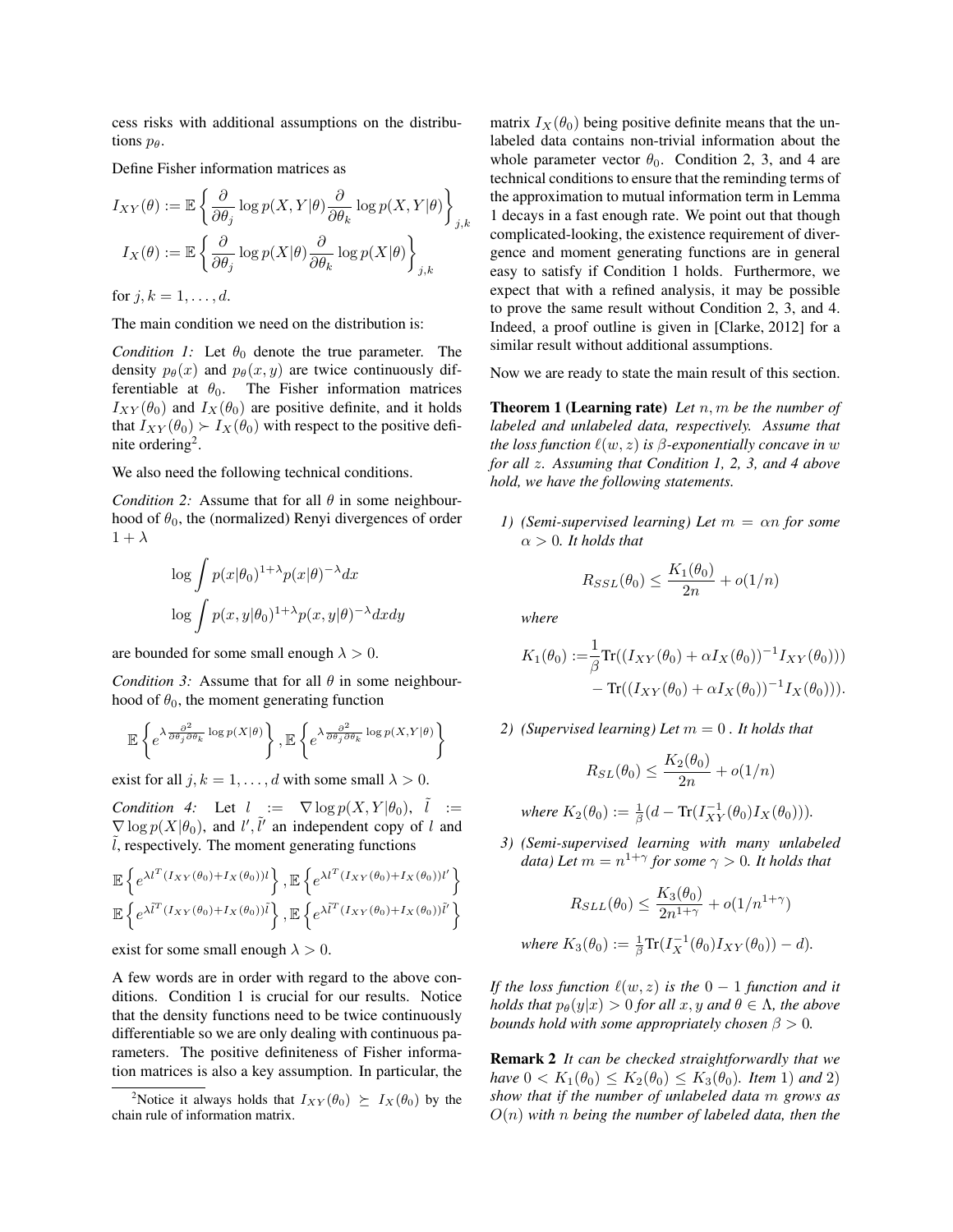*learning rate for both supervised and semi-supervised learning converges as* O(1/n) *where additional unlabeled data only improves the constant from*  $K_2$  *to*  $K_1$ *.* 

*Item* 3) *shows that when the number of unlabeled data m* is dominating *n*, then the convergence rate is  $O(1/m)$ *with a larger constant* K3*. Hence the learning rate can be improved from*  $O(1/n)$  *to*  $O(1/n^{1+\gamma})$  *if the number of unlabeled data grows superlinearly with respect to* n*. In other words, unlabeled data is equally useful in terms of the convergence rate in this case, and the loss due to not having all data labeled is only shown in the constant*  $(K_3 \geq K_2)$ . We point out that a similar observation has *also been made in [Gopfert et al., 2019]. ¨*

Remark 3 *It is interesting to exam the upper bound in Item 1)* (semi-supervised learning) for  $d = 1$  when both  $I_{XY}$  and  $I_X$  are scalars. In this case, the upper bound *takes the form*

$$
R_{SLL}(\theta_0) \leq O\left(\frac{1}{nI_{XY}(\theta_0) - mI_X(\theta_0)}\right).
$$

*In other words, one labeled data is*  $I_{XY}(\theta_0)/I_X(\theta_0)$ *more valuable than unlabeled data as far as the convergence rate is concerned (notice that*  $I_{XY}(\theta_0)/I_X(\theta_0) \geq$ 1) for the regime  $m \sim n$ . The same result was ob*tained in [Castelli and Cover, 1996] for the simple mixture model with*  $d = 1$ *. Our theorem extend this result to more general cases when it is not necessarily a mixture model.*

The proof of Theorem 1 relies on the following asymptotic characterization of the KL divergence between  $p(Z^n, \tilde{X}^m | \theta)$  and the "mixture" distribution  $Q(\cdot)$  defined as  $Q(\cdot) := \int q(\theta) p(\cdot | \theta) d\theta$ .

Lemma 4 (Asymptotic expression of KL-divergence) *Assume that Condition 1, 2, 3, and 4 hold. Let both* m, n *increase in a way that either*  $m = \alpha n$  *for some*  $\alpha > 0$ *,*  $or m = n^{1+\gamma}$  for some  $\gamma > 0$ . Then there exists a prior  $q(\theta)$  *so that* 

$$
D(p(Y^n, X^n, \tilde{X}^m | \theta) || Q(Y^n, X^n, \tilde{X}^m))
$$
  
=  $\frac{d}{2} \log \frac{1}{2\pi e} + \log \frac{1}{q(\theta)}$   
+  $\frac{1}{2} \log |nI_{XY}(\theta) + mI_X(\theta)| + o(1/\max{n, m})$ 

*Under the same assumptions and let*  $m = 0$ *, we have* 

$$
D(p(Y^n, X^n | \theta) || Q(Y^n, X^n))
$$
  
=  $\frac{d}{2} \log \frac{1}{2\pi e} + \log \frac{1}{q(\theta)} + \frac{1}{2} \log |nI_{XY}(\theta)| + o(1/n).$ 

The same approximation result has been established in [Clarke and Barron, 1990] where the authors showed that the reminder term vanishes as  $n \to \infty$ . In our case, we need to show that it vanishes with a fast enough rate  $o(1/n)$ . This lemma is proved in Section B in the Supplementary Materials.

Equipped with Lemma 4, we are ready to give a proof of Theorem 1.

**Proof:** We first show the upper bound on  $R_{SL}$ . Using the chain rule of mutual information, we have

$$
I(Y';\Theta|Z^n,X') = I(Y',X',Z^n;\Theta) - I(Z^n,X';\Theta).
$$

Using Lemma 4, we have

$$
I(\Theta = \theta_0; Z^n, X') = D(p_{\theta_0}(X', X^n, Y^n) || Q(X', X^n, Y^n))
$$
  
=  $\frac{d}{2} \log \frac{1}{2\pi e} + \log \frac{\sqrt{|nI_{XY}(\theta_0) + I_X(\theta_0)|}}{q(\theta_0)} + o(1/n)$   
=  $\frac{d}{2} \log \frac{1}{2\pi e} + \log \frac{\sqrt{|nI_{XY}(\theta_0)|}}{q(\theta_0)}$   
+  $\log \frac{\sqrt{|\mathbf{I} + \frac{1}{n}I_{XY}^{-1}(\theta_0)I_X(\theta_0)|}}{q(\theta_0)} + o(1/n).$ 

By noticing that  $(Y', X', Z^n)$  has the same distribution as  $Z^{n+1}$ , we have

$$
I(\Theta = \theta_0; Y', X', Z^n) = I(\Theta = \theta_0; Z^{n+1})
$$
  
=  $D(p_{\theta_0}(X^{n+1}, Y^{n+1})||Q(X^{n+1}, Y^{n+1}))$   
=  $\frac{d}{2} \log \frac{1}{2\pi e} + \log \frac{\sqrt{[(n+1)I_{XY}(\theta_0)]}}{q(\theta_0)} + o(1/n).$ 

Hence

$$
I(\Theta = \theta_0; Y'|X^n, Y^n, X')
$$
  
=  $I(\Theta = \theta_0; Y', X', Z^n) - I(\Theta = \theta_0; X', Z^n)$   
=  $\frac{d}{2} \log \frac{n+1}{n} - \frac{1}{2} \log |\mathbf{I} + \frac{1}{n} I_{XY}^{-1}(\theta_0) I_X(\theta_0)| + o(1/n).$ 

Using the expansion of determinant:

$$
\left| \mathbf{I} + \frac{1}{n} A \right| = 1 + \frac{1}{n} \text{Tr}(A) + o(1/n), \tag{8}
$$

we have

$$
I(\Theta = \theta_0; Y'|X^n, Y^n, X')
$$
  
\n
$$
\leq \frac{d}{2} \log \frac{n+1}{n} - \frac{1}{2} \log \left( 1 + \frac{1}{n} \text{Tr}(I_{XY}^{-1}(\theta_0) I_Y(\theta_0)) + o(1/n) \right)
$$
  
\n
$$
+ o(1/n) + o(1/n)
$$
  
\n
$$
= \frac{d}{2n} - \frac{\text{Tr}(I_{XY}^{-1}(\theta_0) I_X(\theta_0))}{2n} + o(1/n)
$$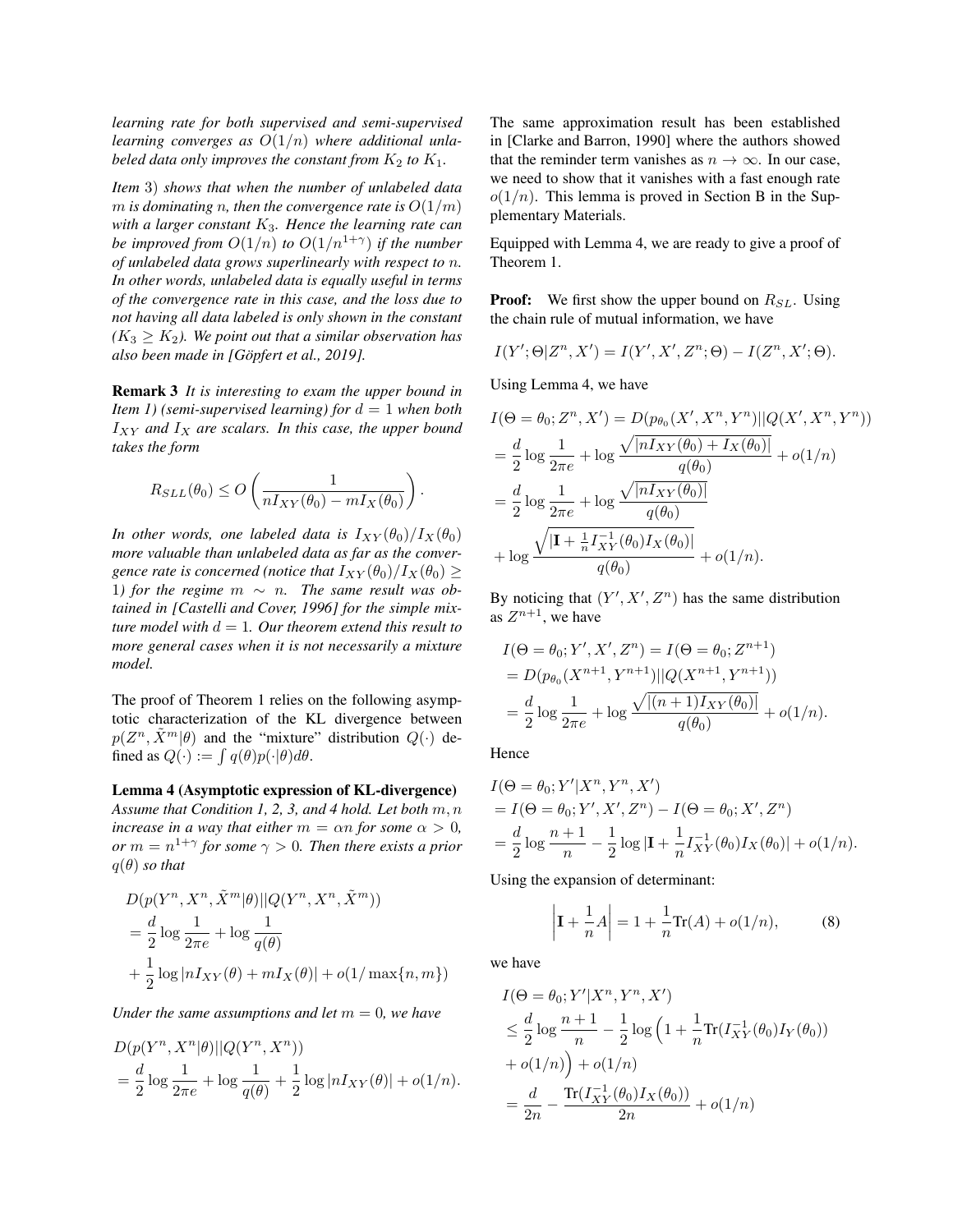where we use the fact  $\log(1 + \frac{C}{n}) = \frac{C}{n} + o(1/n)$  for some  $C > 0$ . The bound on  $R_{SL}$  follows from Lemma 1 by defining  $K_2$  as in the theorem.

To bound  $R_{SSL}$  for the case  $m = \alpha n$ , we have

$$
I(\Theta = \theta_0; Y'|X^n, Y^n, \tilde{X}^m, X')
$$
  
=  $I(\Theta = \theta_0; X', Y', X^n, Y^n, \tilde{X}^m)$   
 $- I(\Theta = \theta_0; X^n, Y^n, \tilde{X}^m, X')$   
=  $\frac{1}{2} \log |(n+1)I_{XY}(\theta_0) + \alpha n I_X(\theta_0)|$   
 $- \frac{1}{2} \log |n I_{XY}(\theta_0) + (\alpha n + 1)I_X(\theta_0)| + o(1/n)$   
=  $\frac{1}{2} \log |\mathbf{I} + \frac{1}{n} A^{-1} I_{XY}(\theta_0)| - \frac{1}{2} \log |\mathbf{I} + \frac{1}{n} A^{-1} I_{XY}(\theta_0)$   
+  $o(1/n)$ 

where  $A := I_{XY}(\theta_0) + \alpha I_X(\theta_0)$ . Using (8) again together with  $\log(1 + C/n) = C/n + o(1/n)$ , we obtain the claimed constant  $K_1(\theta_0)$ .

For the case  $m = n^{1+\gamma}$ , Lemma 4 shows that

$$
I(\Theta = \theta_0; Y'|X^n, Y^n, \tilde{X}^m, X')
$$
  
=  $I(\Theta = \theta_0; X', Y', X^n, Y^n, \tilde{X}^m)$   
 $- I(\Theta = \theta_0; X^n, Y^n, \tilde{X}^m, X')$   
=  $\frac{1}{2} \log |\mathbf{I} + \frac{n+1}{n^{1+\gamma}} I_X^{-1}(\theta_0) I_{XY}(\theta_0)|$   
 $- \frac{1}{2} \log |\mathbf{I} + \frac{1}{n^{1+\gamma}} I_X^{-1}(\theta_0) (n I_{XY}(\theta_0)) + I_X(\theta_0)|$   
+  $o(1/n^{1+\gamma}).$ 

Using (8) and  $\log(1 + C/n) = C/n + o(1/n)$  again, the main terms in the above expression simplifies to

$$
\frac{n+1}{2n^{1+\gamma}} \text{Tr}(I_X^{-1}(\theta_0) I_{XY}(\theta_0)) - \frac{n \text{Tr}(I_X^{-1}(\theta_0) I_{XY}(\theta_0)) + d}{2n^{1+\gamma}} \n= \frac{\text{Tr}(I_X^{-1}(\theta_0) I_{XY}(\theta_0)) - d}{2n^{1+\gamma}},
$$

which gives the desired constant  $K_3(\theta_0)$ .

### 5 LOWER BOUND

Theorem 1 only gives upper bounds on the learning rate, and it is natural to ask whether the  $O(1/n)$  rate for supervised learning is optimal. In other words, whether the rate improvement in semi-supervised learning is genuinely due to additional unlabeled data, and not possible with labeled data alone. The next result shows this is indeed the case. Specifically, we show for a certain type of loss function, the mutual information characterization in Lemma 1 is in fact exact for the worst-case  $\theta_0$ .

To formulate the result, define the maximin excess risk of the supervised learning algorithm to be

$$
R_{SL}^* := \max_{\theta_0} R_{SL}(\theta_0) = \max_{\theta_0} \min_w \mathbb{E} \left\{ R_{\theta_0}(w_{Z^n}) \right\}.
$$

 $I_{XY}(\theta_0)$  ity that  $Y = y$ . In the case when Y is continuous, the We will consider the self-information loss function mentioned in Section 3. Formally, for the case when  $|y|$  is finite, the self-information loss function can be defined as  $\ell(w_{Z^n}(x), y) = -\log w_{Z^n}(x)^T \bar{y}$  where  $w_{Z^n}(x)$  is a length- $|y|$  probability vector (a vector with nonnegative entries and sum to 1) depending on  $Z^n$  and x, and  $\bar{y}$  is the "one-hot" vector of length- $|y|$  that consisting 1 at the entry with value y and 0 otherwise. Namely  $\ell(w_{Z_n}(x), y)$ returns a value in [0, 1] denoting the predicted probabilself-information loss can be written as  $-\log w(y)$  where  $w$  denotes a distribution on  $Y$ .

> Lemma 5 (Exact excess risk for self-information loss) *For the self-information loss function defined above, we have*

$$
R_{SL}^* = \max_{q(\theta)} I(Y'; \Theta | X^n, Y^n, X')
$$

where the distribution of  $(\Theta, X', Y', X^n, Y^n)$  is given by  $q(\theta)p_{\theta}(x', y')\prod_{i=1}^n p_{\theta}(x_i, y_i)$ .

This lemma follows directly from the classical "redundancy-capacity" result in universal prediction, and a proof can be found in e. g. [Gallager, 1974].

Combined with the result in Lemma 4, we see that the  $O(1/n)$  convergence rate is optimal for the selfinformation loss function in the worst case, and cannot be improved.

# $d$  6 COMPARISONS AND EXAMPLES

In this section, we compare our results with several existing results in the literature, and comment on the difference in the problem formulation.

As mentioned in Remark 3, [Castelli and Cover, 1996] studied the mixture model where the individual density functions are known but the mixing parameter is unknown. It was shown that in this case, unlabeled and labeled data play the same role in terms of convergence rate. Theorem 1 extends this result to more general cases. More precisely, [Castelli and Cover, 1996] studied the distribution (formulated with our notation)

$$
p(x,y|\theta) = (\theta f_1(x))^{1_{y=1}} (\bar{\theta} f_2(x))^{1_{y=2}}
$$

where  $\bar{\theta} := 1 - \theta$  and  $f_1$  and  $f_2$  are two density functions. Take the example in [Castelli and Cover, 1996, Sec. III,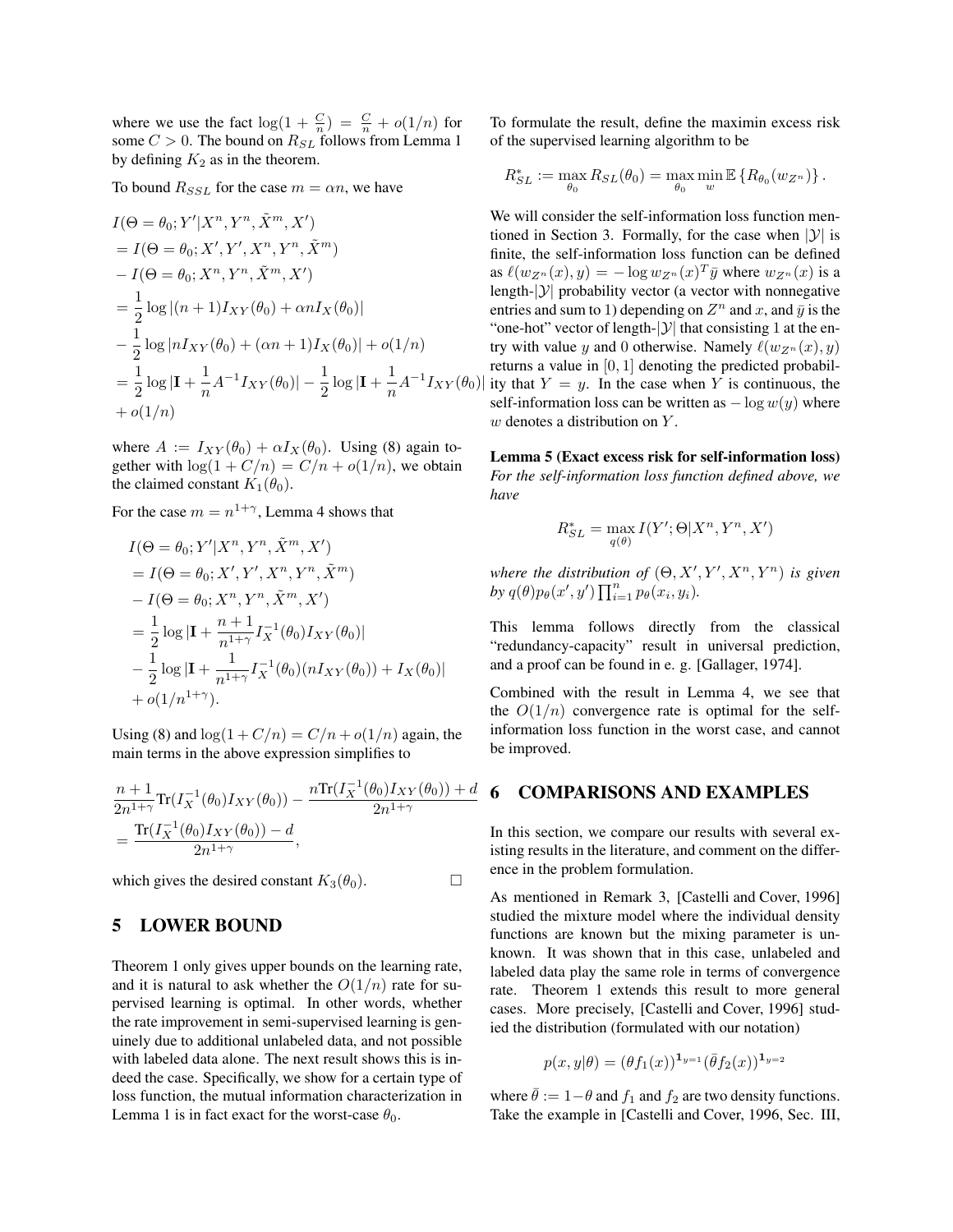A] where  $f_1(x) = 2x$  and  $f_2(x) = 2(1-x)$  for  $x \in$ [0, 1] and  $\theta_0 = 1/2$ . It is straightforward to show that the conditions used in Theorem 1 are satisfied, and that  $I_{XY}(\theta_0) = 4$  and  $I_X(\theta_0) = 4/3$ . In the case when  $n \sim m$ , Theorem 1 states that

$$
R_{SSL} \le O\left(\frac{1}{4n + \frac{4}{3}m}\right)
$$

which recovers the result in [Castelli and Cover, 1996]. However, it is also shown in this paper that if both the association and the mixing parameters are unknown, then the learning rate, to the first order, decays exponentially fast with the number of labeled data if  $e^n m^{-1} \to 0$  (see [Castelli and Cover, 1996, Thm. 2] for details). This observation cannot be deduced from our results because it is not covered in our problem formulation. Indeed, the assumption with unknown association can only be converted into our model by introducing *discrete* parameters, where our current model assumes that the unknown parameter takes continuous values in  $\mathbb{R}^d$ . The same comment also applies to the problem formulation in [Rigollet, 2007], where the notion of "cluster" is in spirit similar to a model with discrete unknown parameters, which is not handled in our problem formulation.

[Göpfert et al., 2019] studied different problem formulations under which the unlabeled data can improve the learning rate. In particular, the authors discussed three different approaches in the literature, namely *"improvements via idealistic SSL"*, *"improvements via sample size dependent classes"*, and *"improvements via easy marginal estimation"* (see the paper for detailed information). Our problem formulation does not fall under the first two categories, as we neither assume that the true marginal distribution of the label is known to the learning algorithm, nor allow the distribution depend on the number of samples. The reason for the improvement in Theorem 1 is because  $X$  contains non-trivial information about the whole parameter vector  $\theta_0$  (Condition 1), hence is closer to the third category. Nevertheless, our result confirms the observation in [Göpfert et al., 2019] that we can have non-trivial rate change in SSL if  $m$ grows faster than  $n$  (see, e. g. Example 3 in the paper). Lastly, we point out that our result does not contradict with the lower bound  $O(1/\sqrt{n})$  in [Göpfert et al., 2019, Appendix B], because they allow the distribution to depend on the number of samples.

We provide one additional example to illustrate our result. Consider a model where  $X, Y$  is given by

$$
X = Y + Z
$$

with  $Y \sim \mathcal{N}(0, \sigma^2)$  and  $Z \sim \mathcal{N}(\mu, 1)$  being independent. The (unknown) parameter  $\theta_0$  is a two-dimensional

vector  $\theta_0 = (\mu, \sigma^2)$  with some  $\sigma^2 > 0$  and  $\mu \in$  $\mathbb{R}$ . We would like to predict Y from X given labeled data  $(X_i, Y_i), i = 1, \ldots, n$  and possible unlabeled data  $\tilde{X}_i, i = 1, \ldots, m$  with the self-information loss function  $-\log w(y)$  where w is a distribution on R. Notice this is not a mixture model so it is not clear from previous results that the unlabeled data is useful. However we expect that additional  $\hat{X}_i$  should be helpful as it does provide information about the variance  $\sigma^2$ , which is essentially what we need for predicting  $Y$  under the selfinformation loss. Indeed, our result in Theorem 1 confirms the intuition. Straightforward calculation shows that the Fisher information matrices are

$$
I_X = \begin{pmatrix} \frac{1}{\sigma^2 + 1} & 0\\ 0 & \frac{2}{\sigma^2 + 1} \end{pmatrix}, \quad I_{XY} = \begin{pmatrix} 1 & 0\\ 0 & \frac{2}{\sigma^2} \end{pmatrix}.
$$

which are both positive definite and Condition 1 holds. We can also verify straightforwardly that Condition 2, 3, and 4 hold for this Gaussian model.

The constant  $K_1$  defined in Theorem 1 is (in this case  $\beta = 1$  because the self-loss information is 1-expconcave)

$$
K_1 = \frac{\sigma^2}{1 + \sigma^2 + \alpha} + \frac{1}{1 + \sigma^2 + \alpha \sigma^2}
$$

$$
\leq \frac{\max\{1, \sigma^2\}}{1 + \sigma^2 + \min\{1, \sigma^2\}\alpha}
$$

hence the semi-supervised learning rate scales as

$$
O\left(\frac{1}{(1+\sigma^2)n + \min\{1,\sigma^2\}m}\right)
$$

.

In this case, both labeled and unlabeled examples contribute to the learning rate in the same order. Labeled data is  $\frac{1+\sigma^2}{\min\{1,\sigma^2\}}$  $\frac{1+\sigma^2}{\min\{1,\sigma^2\}}$  times more valuable than unlabeled data in terms of the leading constant.

Similarly, it is straightforward to show that

$$
K_2 = 1
$$
,  $K_3 = \sigma^2 + \frac{1}{\sigma^2}$ ,

where indeed  $K_1 < K_2 < K_3$ .

#### Acknowledgements

The author would like to thank the anonymous reviewers for their helpful feedback. The author would also like to thank Prof. Bertrand Clarke for valuable discussions.

### References

[Alirezaei and Mathar, 2018] Alirezaei, G. and Mathar, R. (2018). On Exponentially Concave Functions and